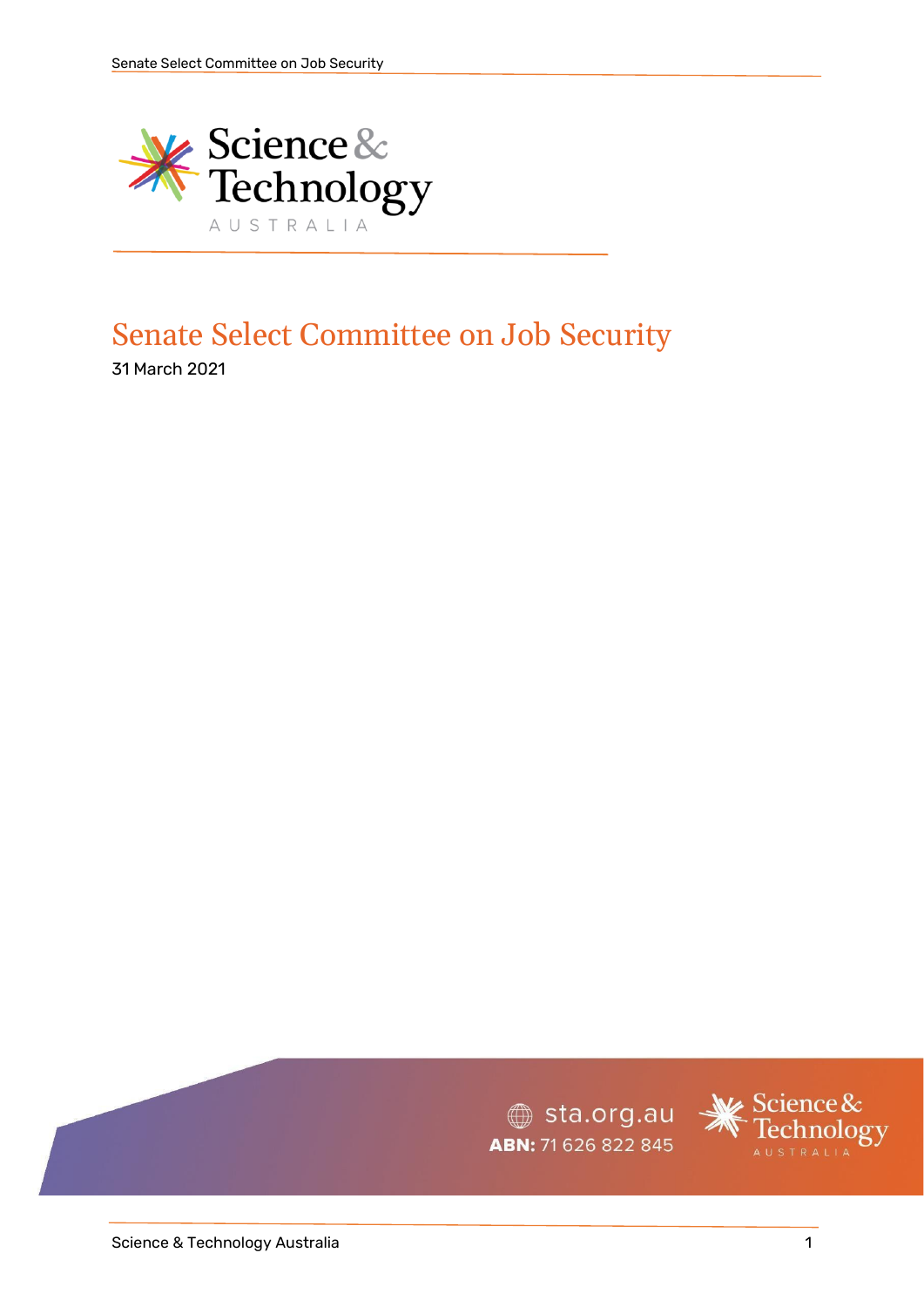To the Select Committee on Job Security,

Thank you for the opportunity to provide feedback on the work of this Select Committee.

Science & Technology Australia (STA) is the peak body representing more than 88,000 scientists and technologists in Australia. Our member organisations include specialist scientific societies, research institutes, and research strategy bodies such as councils of deans.

Insecure work in the research sector is a longstanding challenge. The COVID-19 pandemic has amplified these challenges for the workforce in the research sector.

Science & Technology Australia, along with other peak bodies, has produced several reports on the effects of the COVID-19 pandemic on the research workforce. They highlight the following:

- Women and early-career researchers are more heavily concentrated in insecure jobs, and are at greater risk of job losses;
- The COVID-19 pandemic has led to significant job losses in Australia's universities particularly for staff in insecure work;
- The ongoing challenge of insecure work is damaging the morale and wellbeing of the research workforce.

In this submission, STA outlines the key findings of the work behind these conclusions. We encourage the committee to refer to the following reports for further information:

- [The initial employment impact of the Covid-](https://scienceandtechnologyaustralia.org.au/wp-content/uploads/2020/08/2020-Initial-Employment-Impacts-of-Covid-19.pdf)19 pandemic on Australia's science [workforce;](https://scienceandtechnologyaustralia.org.au/wp-content/uploads/2020/08/2020-Initial-Employment-Impacts-of-Covid-19.pdf)
- [The impact of the Covid-19 pandemic on women in the STEM workforce;](https://scienceandtechnologyaustralia.org.au/wp-content/uploads/2020/06/RRIF-Women-in-STEM.pdf)
- [Impact of the pandemic on Australia's research workforce](https://www.science.org.au/sites/default/files/rrif-covid19-research-workforce.pdf);
- [Impacts of Covid-19 for EMCRS;](https://www.science.org.au/files/userfiles/support/documents/covid19-emcr-impact-report.pdf)
- [20/21 Professional scientists' employment and](https://scienceandtechnologyaustralia.org.au/scientists-at-risk-we-need-to-celebrate-their-work-more/) [remuneration](https://scienceandtechnologyaustralia.org.au/scientists-at-risk-we-need-to-celebrate-their-work-more/) [report;](https://scienceandtechnologyaustralia.org.au/scientists-at-risk-we-need-to-celebrate-their-work-more/)
- [2020 Australia's STEM Workforce Report](https://www.chiefscientist.gov.au/sites/default/files/2020-07/australias_stem_workforce_-_final.pdf)

We thank the committee for the opportunity to provide evidence on the issue of insecure work. STA would be happy to assist the committee further.

Kind regards,

Associate Professor Jeremy Brownlie Misha Schubert President CEO Science & Technology Australia Science & Technology Australia

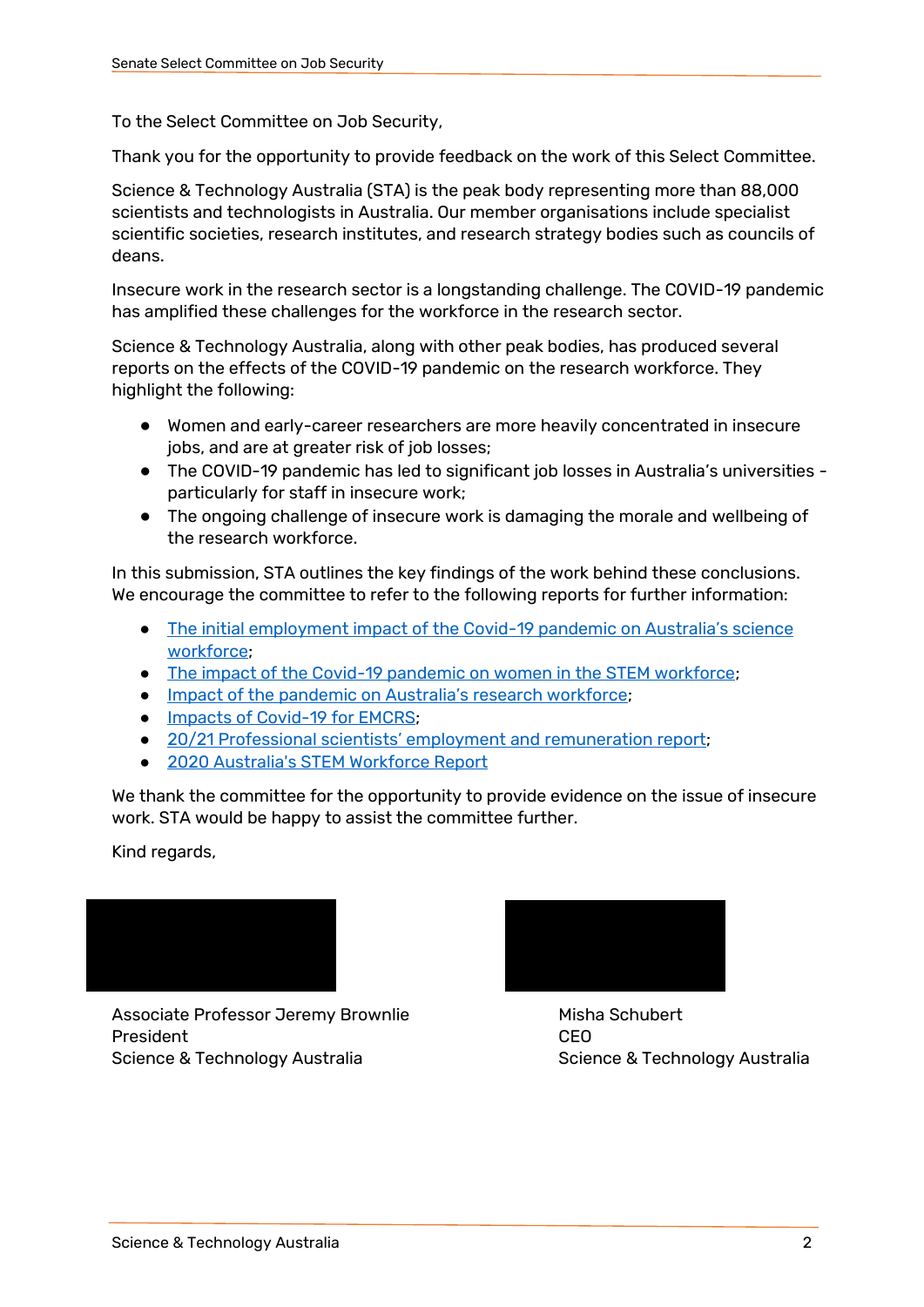#### **Women and early-career researchers more reliant on insecure work**

According to the latest STEM workforce report by th[e Office of the Chief Scientist,](https://www.chiefscientist.gov.au/news-and-media/2020-australias-stem-workforce-report) only 48% of the university-qualified science workforce was employed full-time in 2016. For young people in the science workforce (those aged under 29), the proportion working full-time has fallen to 62% to 54% between 2012 to 2016. Taken together, these two statistics highlight the particular challenge of insecure work for Australia's talented early-career STEM professionals.

Statistically, women are also more likely than men to be in insecure work in the science and research sector. Based on the data available, women held more of the casual contracts in universities, and only 12% of academics at the professorial level in universities are women. Referring back to the work of the Office of the Chief Scientist, only 34% of women in the STEM workforce with a child were working full-time.

These figures highlight that women and early-career researchers were more likely to be in insecure work in the science and research workforce prior to the COVID-19 pandemic.

## **The COVID-19 pandemic has led to significant job losses in the university sector - particularly for staff in insecure work**

Early in the COVID-19 pandemic, it became clear there would be a significant hit to revenue for universities and research institutions. It was anticipated this would result in job losses in the science and research sector - with one estimate of 21,000 full-time equivalent jobs at risk.

Unfortunately, this estimate has proven to be accurate - the peak body Universities Australia reported at least [17,300 jobs were lost from Australian universities in 2020.](https://www.universitiesaustralia.edu.au/media-item/17000-uni-jobs-lost-to-covid-19/) This number could potentially be higher, with casual contracts not being renewed in an effort to reduce costs.

These job losses, however, are not necessarily uniform across the entire STEM research workforce. Because early career researchers and women are more likely to be in parttime or casual work in the sector, these jobs are at greatest risk.

Organisations like the Early- and Mid-Career Researcher (EMCR) Forum, the Australian Mathematical Society, and the Statistical Society of Australia have all monitored the impact of the pandemic closely. Their research shows this risk is real for the sector. The EMCR forum, for example, found 57% had an increased uncertainty of their employment (this figure was 61% for part-time staff and 42% for full-time staff).

### **The ongoing challenge of insecure work is damaging morale in the research workforce.**

The downside of insecure work is more than just the insecurity of work. It affects the morale of the research workforce. STA, along with Professionals Australia, survey the scientific workforce on workplace pay and conditions and morale each year.

In the most recent survey, 18.3% of Australia's professional scientists said they were considering leaving the profession permanently. Almost ten percent of scientists had also changed jobs in the previous 12 months, 22% of whom cite greater job security as a